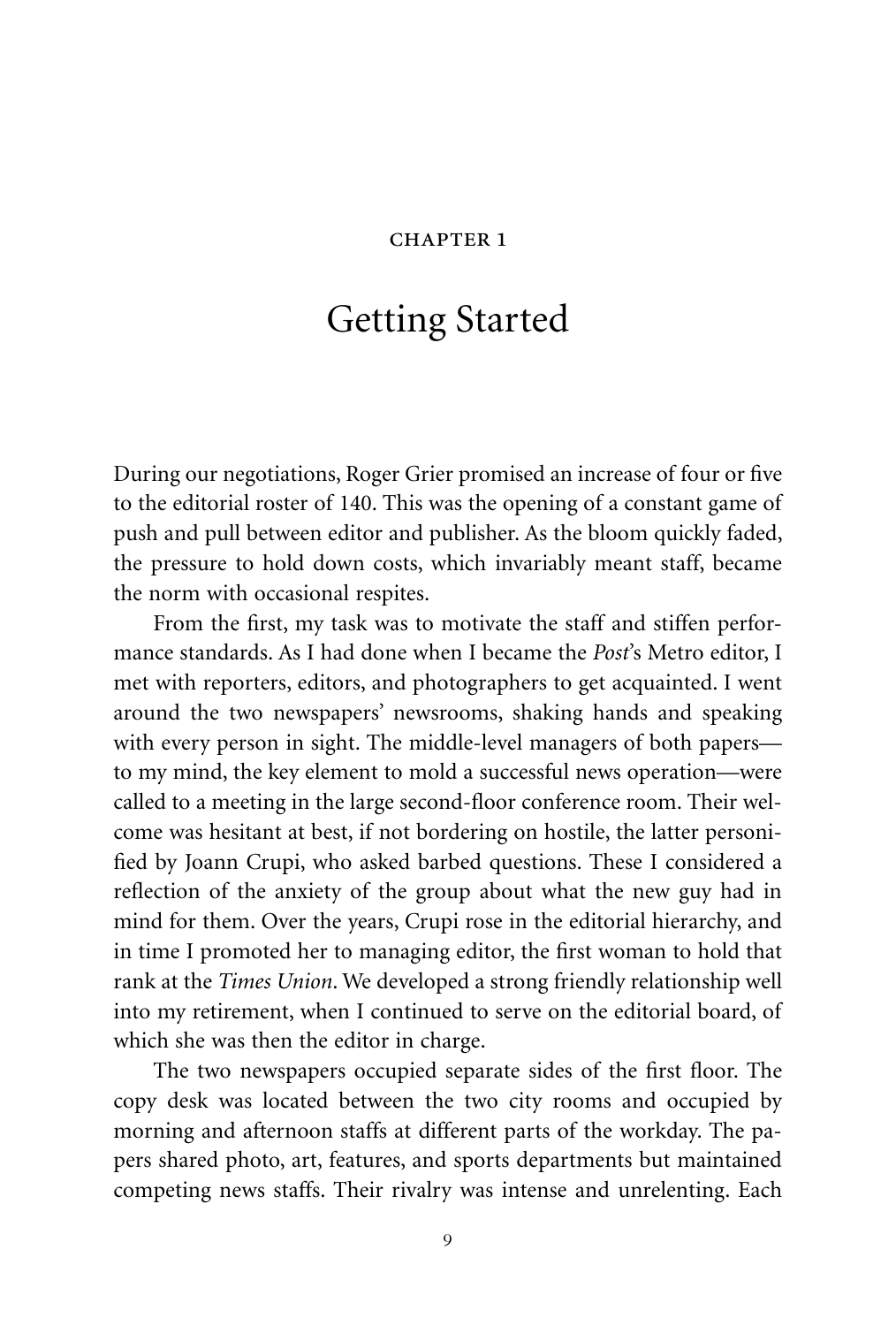paper had an executive editor, with a managing editor as second in command. The retirement of John Leary, the executive editor of the *Times Union*, gave Grier the opening to create my new post. *Knickerbocker News* Executive Editor Robert Fichenberg had wanted the top job so much that when he was passed over he began to look for another. Fichenberg transparently was disheartened by my arrival. Whenever I walked into his office he looked up at me, almost startled to see me on his turf, and quickly slid shut a desk drawer. It was a doomed relationship. His departure within my first years was good for him. He did very well as Washington bureau chief for the Newhouse newspapers. For us, it was beneficial because his discontent would not have made for an effective collaboration.

The two managing editors, William Dowd at the *Knick* and Bernard Zovistoski at the *TU*, remained in place. In the first weeks, I knew heavy lifting was to be our lot. A woeful lack of quality in the stories reflected a deficiency in curiosity. Poor work habits demanded fixing.

The *Times Union* published seven days a week. The *Knickerbocker News* did not have a Sunday edition. My strategy was to strengthen the Sunday *Times Union*, which had the larger circulation, and use it as a wedge to acquire more readers for the dailies. Easier said than done. There was little evidence among the *TU* editors about what should differentiate a Sunday story from a breaking-news story, fodder for the weekday editions. Breaking news was scarce on a weekend day while the ampler Sunday paper offered a forum for enterprise stories, those that go beyond reporting the surface of events. Attempts to reach out on topics that would display sweep and analysis mostly fell short; few reporters demonstrated they understood the concept. In the early weeks, Judy Shepard was the reporter who produced the kind of copy I sought.

Part of the problem was how the senior editors regarded their responsibilities. They worked five-day weeks, taking weekends off, not being there for the most important Sunday edition. They gave key section editors the same arrangement whenever possible. When I came on board, the Sunday paper's city desk, the hub of the operation, was in the hands of a part-timer who worked weekends. He was an experienced, old-fashioned Albany newspaperman who in retirement was doing public relations for the region's largest medical complex. Albany Medical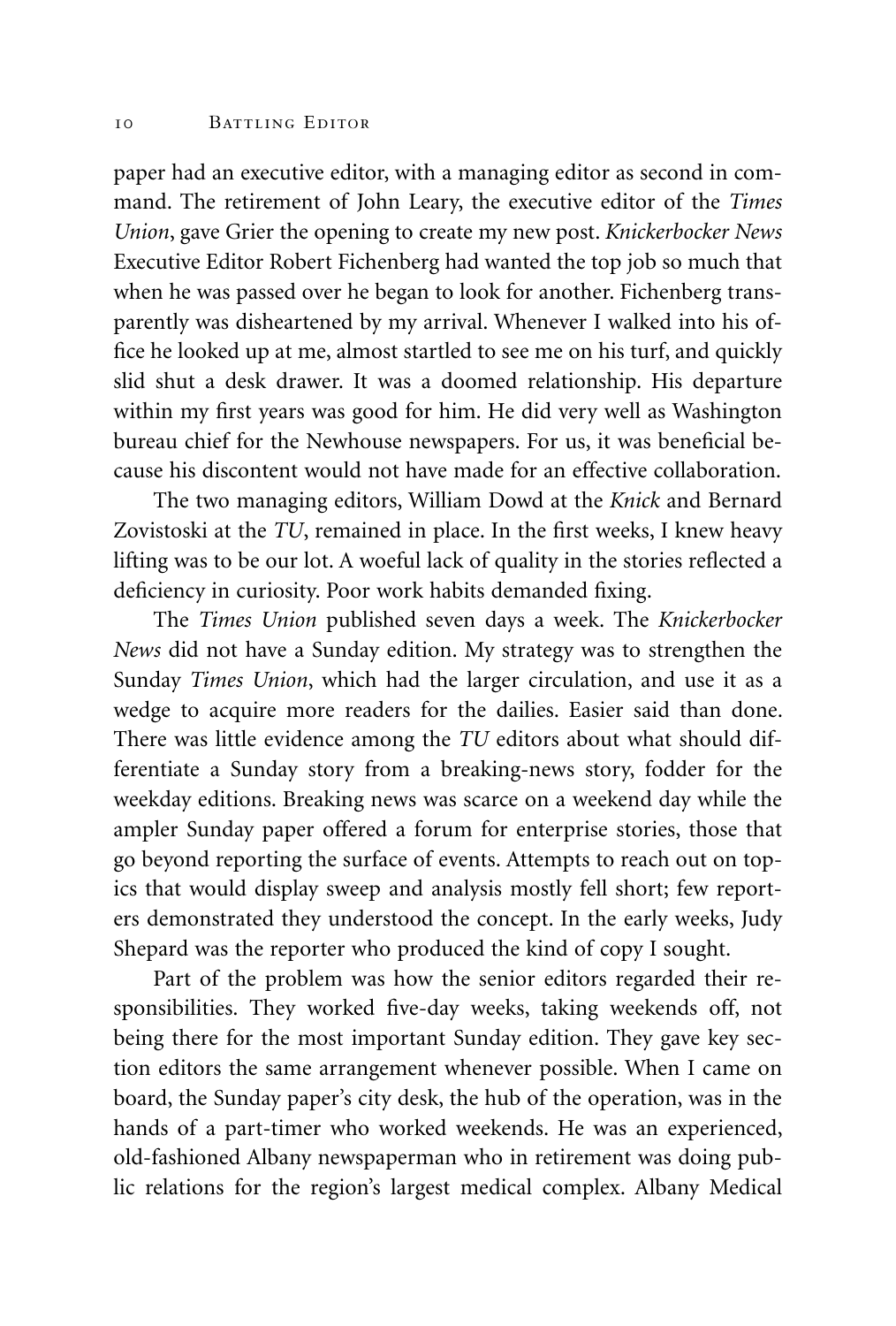Center was a frequent subject of our coverage. Those in charge had overlooked the glaring incompatibility of interests implicit in the two roles.

For my office furniture, I specified a drafting table on which I marked up the papers every day in red crayon, citing the good points to be emulated and the more frequent shortcomings to be forever shunned. The markups unsettled the recipients, which was the point.

I ran into a problem that resembled what Ben Bradlee faced when he took over the *Washington Post*. The staff he found on arrival needed severe shaking up, which he did over many years. It resulted in resentment from the old-timers against the many recently enlisted. Bradlee was empowered by the carte blanche he had to hire the best people he could persuade to join him. As his regime took hold, it became evident that a lot of the existing staffers were up to the new demanding standards. They required only the leadership to free them to fully put their talents to use.

Bradlee painted on a wide canvas with a spectrum of colors. I had nothing equivalent on my palette. For practical purposes, I had to make do with the staff in place. I did not have the power to hire at will, and growth was strictly limited.

A new boss's incorrigible inclination is to move the furniture around, if for effect alone. Given what faced me, there was greater justification for implementing changes as quickly as possible. Overcoming deeply rooted habits was not an overnight affair. The editors had a high opinion of themselves for being at the helm of the biggest publications in the Capital Region. They resented and resisted the more strenuous demands I imposed. An illustrative incident occurred during a heavy snowstorm in December of the first year. I commented the coverage was superficial. I received a self-justifying response from the managing editor. With undisguised smugness, he noted Albany had up to six big snowfalls a year and this one was nothing special. I had another perspective: "The point is whether the *Knick*'s stories showed enough curiosity." The paper's coverage overlooked the difficulty of getting workers for emergency duty on Christmas Day, how many removal trucks were out on the streets and how many had to be garaged, obstacles the fire department encountered and whether firefighters refused to report to work.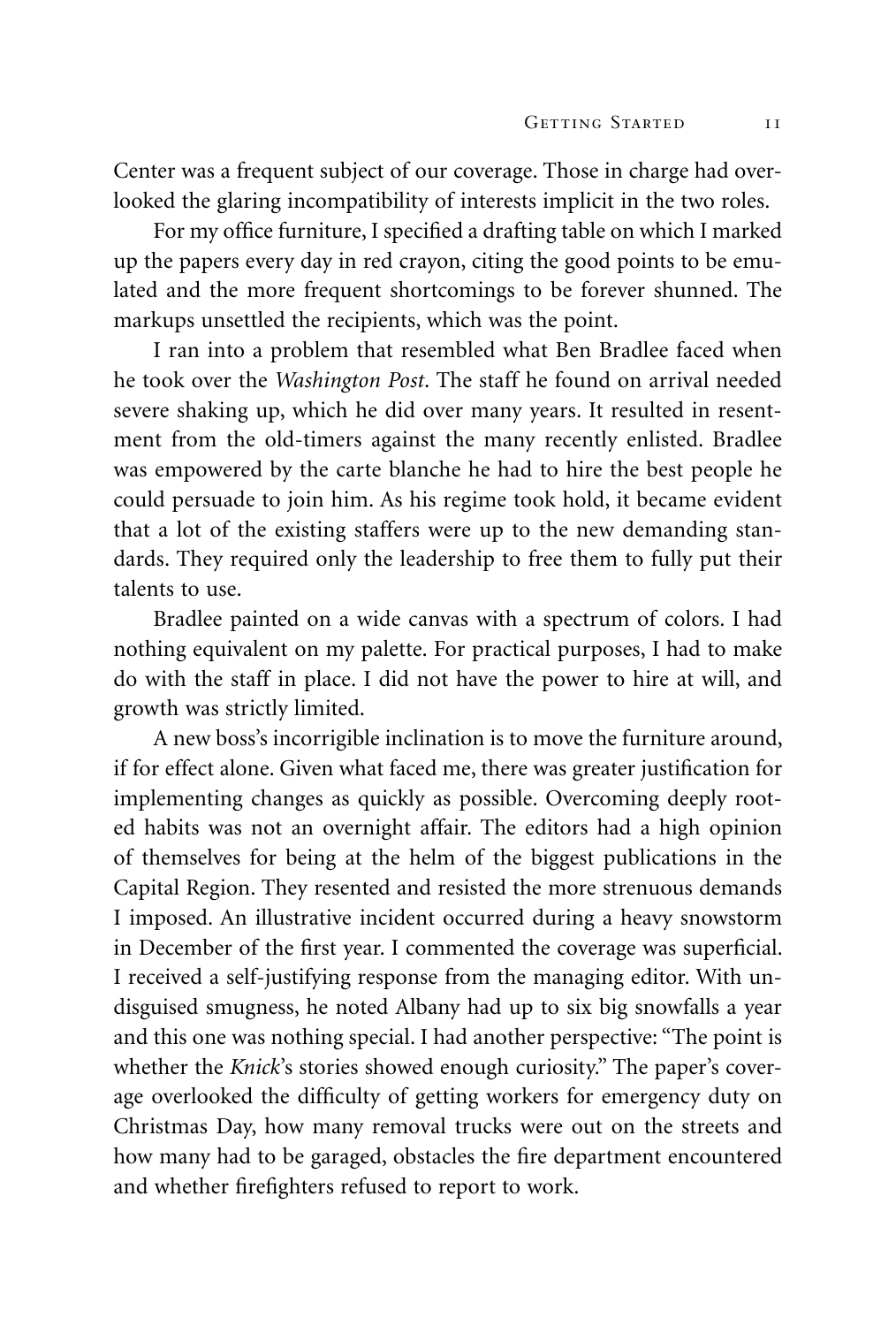Early the next year, the new regimen was put to the test with the death of Nelson Rockefeller. This was a very big story because he had been a transformative governor who imposed reform and renovation on the city and the Capital Region, as well as the state. He created the state university system (supplanting teachers colleges) and tore down a huge quadrant of a working-class neighborhood in Albany to erect a monumental government center. The Empire State Plaza was among his ambitious undertakings that made Albany stand out from even larger cities in the state of New York.

We produced comprehensive coverage for the Sunday paper. I asked one of the state Capitol reporters to write the obituary. Word came back that he did not want to do it; he had not been around during Rockefeller's terms and suggested we use the Associated Press. I thought differently. The Albany paper was not going to offer readers a news-service obit competing papers were likely to use. I instructed the reluctant writer to pull himself together and fulfill his assignment. This he did with skill. Our total presentation won praise from New York headquarters.

The self-satisfaction, alive and well at the two newspapers, mirrored the wider community. People were content with things as they were and for the most part disguised unhappiness. Albany labored under the heavy-handed administration of a long-entrenched Democratic machine, whose pervasive corruption attained the status of folklore, something to chuckle about while shaking one's head. That was simply the way it worked in Albany. Civic reform movements found their voice from time to time, inevitably to fall short. Discontent was expressed in whispers and, when probed for details, those purveying it rapidly backed off. Their tax assessments or business interests were understood to be at risk.

Under the leadership of a previous publisher, Gene Robb, twice removed from my time, the papers took on the machine, headed by political boss Dan O'Connell and Mayor Erastus Corning 2nd. As a consequence, the papers suffered legal and other harassment, all of which did not deter them from vigorous pursuit of the machine's wrongdoing. It also resulted in the newspapers shutting their offices and plant downtown to relocate to the suburb of Colonie. The immediate spur for this drastic move was the refusal of City Hall to approve acquisition of a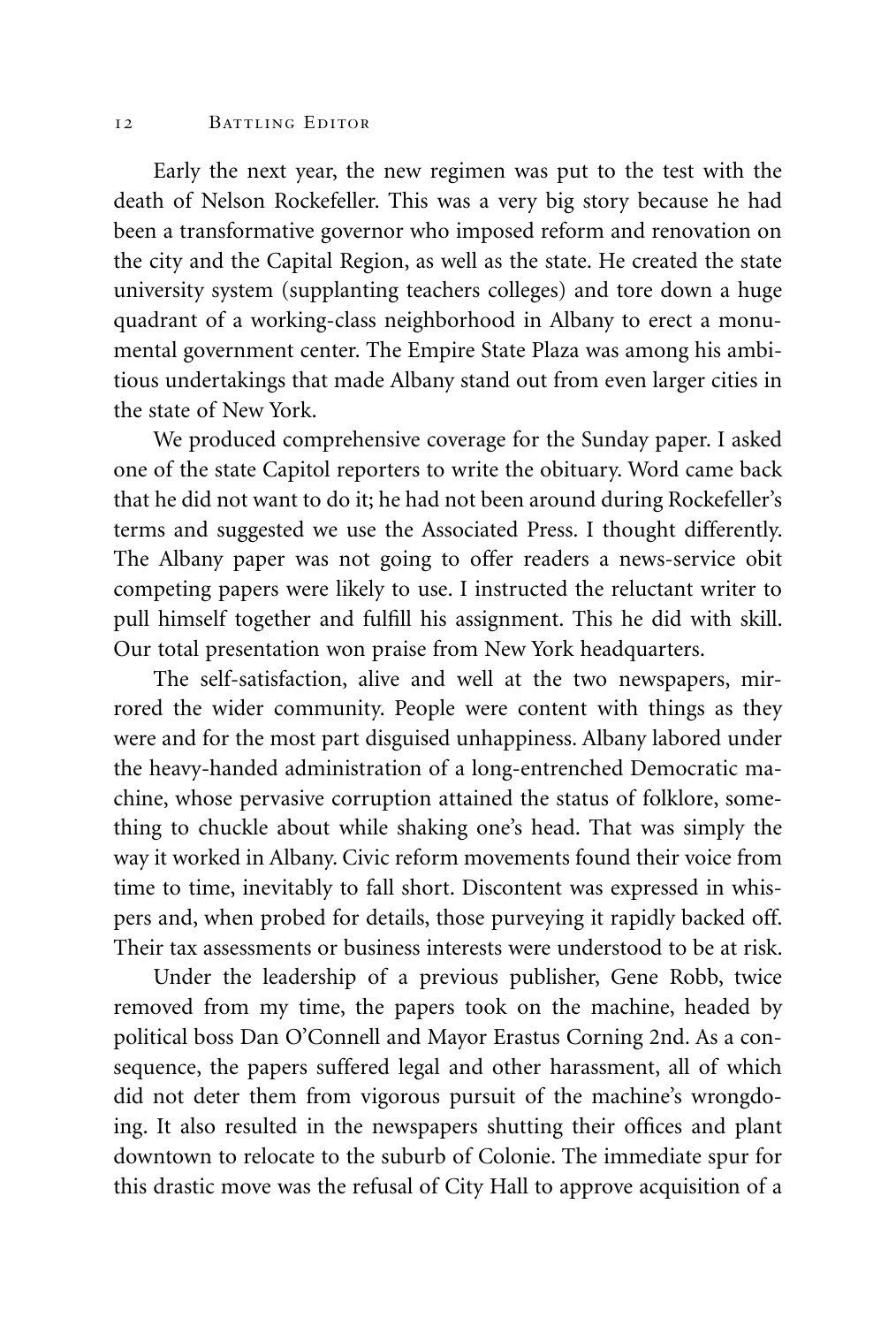sliver of land the papers needed to accommodate new printing presses. Corning and his minions no doubt savored the little victory for which in the not-so-long run they and the city paid a steep price. The new newspaper building anchored one end of a major suburban thoroughfare, accelerating its development as a vibrant business district, which sucked trade out of downtown. Big retailers like Macy's and Sears in the Colonie Center mall, along with other businesses on Wolf Road, sounded the knell for the family-owned department stores, downtown's major draw for decades. Not for the last time, politicians had outsmarted themselves.

Albany in 1978 had a population of 100,000-plus set in a metropolitan region of about a million. Its attractive attributes included rush-hour traffic, a pale copy of what plagued larger cities. It was easy to get around town and the surrounding communities. Lovely countryside was close by and driving there took only twenty minutes or so.

My thought on arriving was that our papers, although regional, found most readers in the city and county of Albany and should have a visible presence in the city. At first, I explored moving the newsroom operation back downtown, possibly into the long-shuttered yet still architecturally elegant Union Station. Production would remain in Colonie along with whatever business departments were more suitably located there. The idea was too much of a reach, but we did open a street-level office at the intersection of State and Pearl Streets, the crossroads of downtown.

The growth in staff was less than first promised. More than a year after my start, I finally wangled agreement for the slots for my confidential secretary and the downtown office manager not to count against reporter or editor allotments. My first reporter hire turned out a winner. Alan Miller interned in the Tokyo bureau of the *Washington Post* after earning a graduate degree and was recommended by former colleagues at the *Post*. From the time he started in 1978, he provided the kind of ambitious enterprise coverage I aspired to cultivate. His stay with us was predictably too brief—three years—as his portfolio helped him to move up to ever-larger papers. He won a Pulitzer Prize along with a colleague as a member of the *Los Angeles Times* Washington bureau.

With Miller on board, joined by other hires in the months ahead, steady insistence on hard reporting raised standards. The staff began to